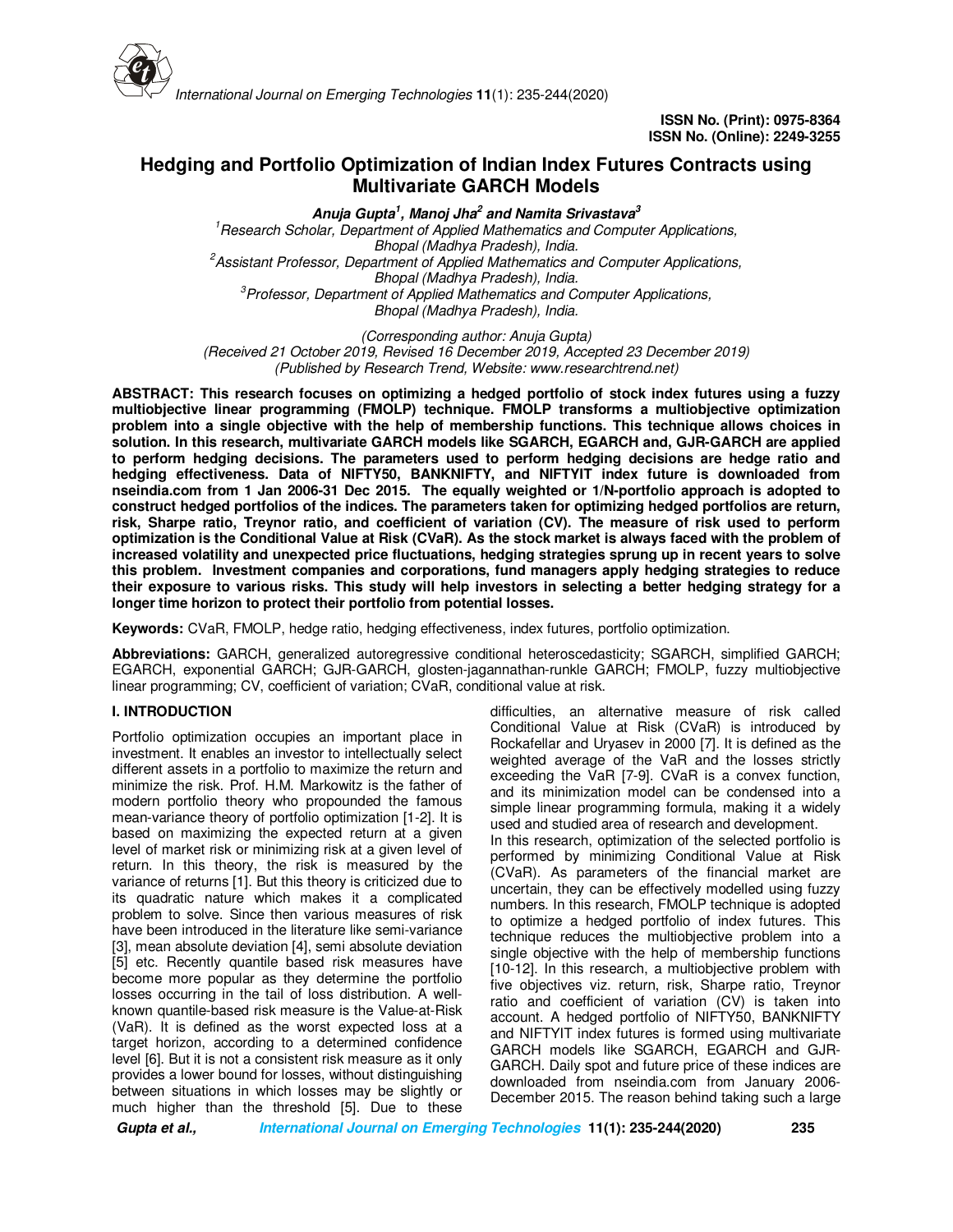data is that it covers all the important properties of time series like stationarity, ARCH effects, skewness, kurtosis etc. This research will provide a substantial contribution to the literature in the sense that before optimization, hedging is done to reduce the unexpected fluctuations in the market borne by an investor. Hedging is done based on the portfolio approach or the meanvariance approach. Secondly GARCH models used in this research has not been applied so far in the literature for hedging Indian index futures contract. Different criteria like Sharpe ratio, Treynor ratio, and CV have not been used before in the optimization of index futures. A higher Sharpe and Treynor ratio helps in selecting a better portfolio with higher return and minimum risk. Similarly, a lower CV enables an investor to select a portfolio with minimum risk. FMOLP is also used for the first time in the optimization of a hedged portfolio of Indian index futures contracts.

The motivation for this research comes from the fact that the proposed models in this study have never been considered in the Indian stock market context. GARCH techniques are able to model volatility of financial returns [13]. The models are so chosen that they are easy to compute. They can be easily extended to include complex dynamics of stock market. Also the models involve less number of parameters, so they are free from the problem of convergence. A hedged portfolio of Indian index futures contract is optimized which came out to be a new area of research on which not much consideration has been paid in recent years. FMOLP technique is also applied for the first time in optimizing a hedged portfolio of Indian index future contracts. The parameters adopted for optimization consists of return, risk, Sharpe ratio, Treynor ratio, and CV. FMOLP together with these parameters has never been considered for optimizing a multiobjective optimization problem.

As far as our knowledge, there exist very few studies involving optimization of hedged portfolios using FMOLP in Indian stock market context. This research focuses on multiobjective portfolio optimization of Indian index futures contract using FMOLP. Along with return and risk, other criteria employed for optimization includes Sharpe ratio, Treynor ratio and coefficient of variation. These factors are known to improve the performance of an asset to a great extent. The multiobjective optimization model in this study aims at maximizing returns, Sharpe and Treynor ratio and minimizing risk (CVaR), and coefficient of variation. Optimization is done under some realistic constraints like upper and lower bounds for invested capital, no short selling, and full utilization of the invested capital. Equally weighted portfolio or 1/N-portfolio approach is used to construct hedged portfolios of Indian index futures contract. The resultant optimization problem is solved using FMOLP.

The approach suggested in this research offers some new features and a much simpler framework to solve a multiobjective optimization problem. On observing the existing literature on portfolio selection, the present study considers a hedged portfolio of Indian index futures contract. This approach has not been considered so far in the context of the Indian stock market. This study considers integrated framework which not only performs hedging decisions using multivariate GARCH models but also helps to evaluate the performance of assets via maximizing return,

Sharpe ratio, Treynor ratio and minimizing risk, and CV. The multivariate GARCH models in this study have less number of parameters which removes the problem of convergence and become easier to evaluate. Most of the optimization problems are non-linear. It is very difficult to solve them. They should be made linear to apply optimization techniques. The proposed multiobjective optimization model with all the objectives in this study are linear which is much easier to solve. The equally weighted or 1/N-portfolio approach is adopted for hedging. The advantage of this is they naturally take a value-approach preferred by many investors. They are highly diversified and their long term performance appears to be superior owing to large sample sizes. The decision making done in this research is compared with the decision making done by Singh (2017) and found that our approach is providing much better results with maximum hedging effectiveness [22].

This paper is categorized as follows: next section covers the literature review. Section III includes research methodology. Section IV presents numerical illustration with data description and results and discussion while Section V concludes the paper.

## **II. LITERATURE REVIEW**

Njegić *al.*, (2019) observed the effect of structural breaks on optimal weights, hedge ratios and hedging effectiveness of portfolios. DCC-EGARCH model with and without structural breaks is applied for hedging [14]. Gallien *et al.*, (2018) have applied mean variance optimization technique in hedging and portfolio optimization with transaction cost over a portfolio of a risk- free bond, a futures contract and an asset [15]. Sarwar *et al.,* (2019) investigated the spillover effect in volatility between stock market returns and crude oil returns. BEKK-GARCH, DCC-GARCH, cDCC-GARCH and GO-GARCH are applied to find optimal portfolio weights and hedge ratios [16]. Chakravorty and Awasthi (2018) proposed a conservative, global tactical asset allocation strategy for a hypothetical, European investor and highlight the benefits of dynamic currency hedging over static hedging [17]. Davari-Ardakani *et al.,* (2015) proposed a multi-period portfolio optimization model that uses hedging decisions in a dynamic setting [18]. Luo *et al.,* (2015) applied the mean-variance portfolio optimization technique to a fund of hedge funds and solve it by Lagrange's multiplier method. Portfolios are formed with the help of the models OGARCH, Markov switching and EWMA model [19]. Syriopoulos *et al.,*  (2015) studied the time-varying risk–return properties of the BRICS capital markets. Also models potential timevarying correlations and volatility spillover effects with the US stock market are investigated. VAR (1)–GARCH (1, 1) model is applied in computing effective portfolio hedge ratios optimal portfolio weights for diversified asset allocation [20]. Christopher applied mean-variance optimization to a currency-hedged portfolio. Optimization is carried out relative to a benchmark portfolio consisting of real assets [21]. Liu *et al.,* applied a rollover hedge strategy for the long-term exposure of a well-diversified portfolio. Dynamic programming is used to obtain the optimal proportion of stock index futures contracts [22]. Li (2009) applied Mean-CVaR model in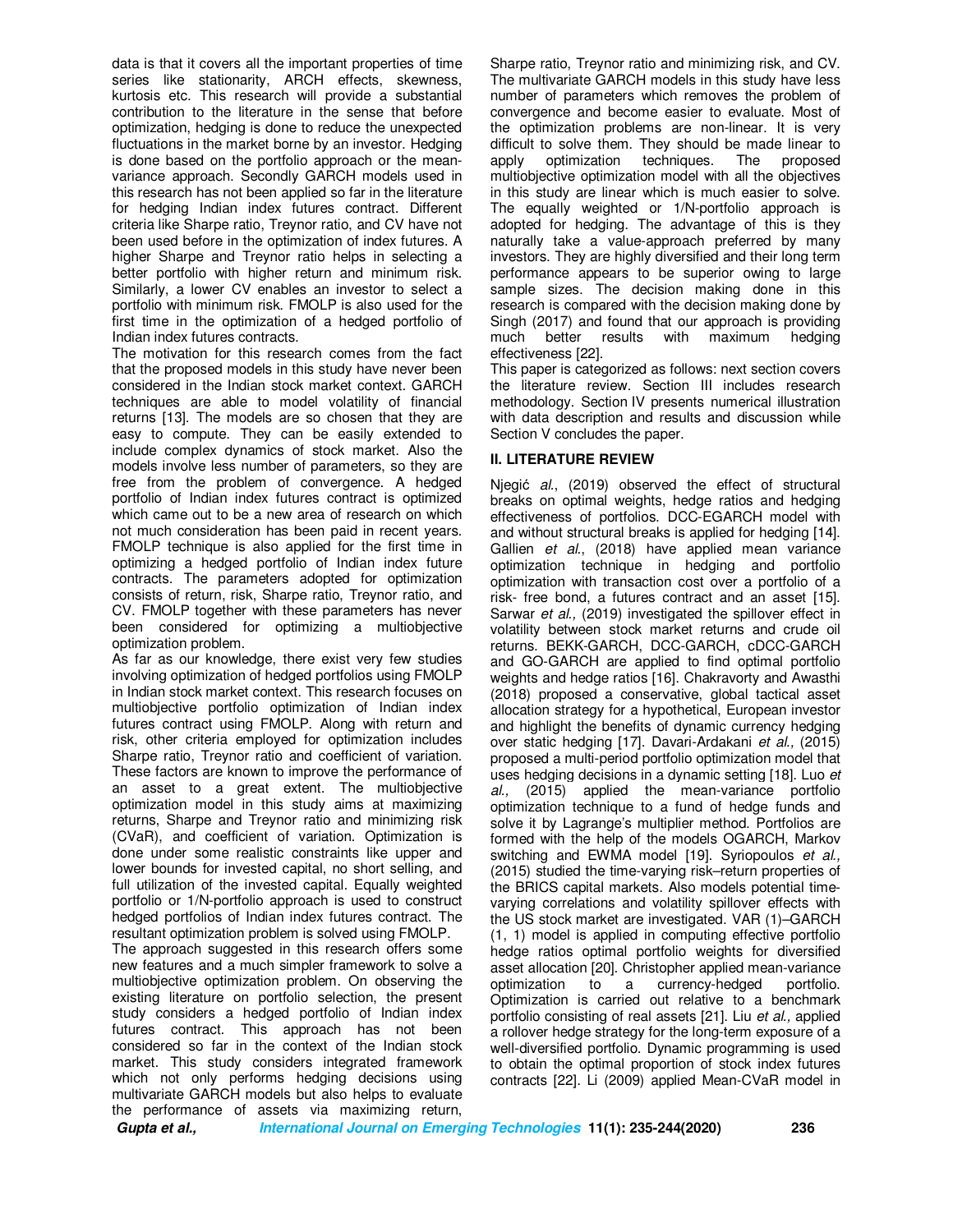optimizing and hedging a portfolio under the conditions with and without expected return requirement [8].

From the literature, it is concluded that the majority of the researches use mean-variance portfolio optimization model to optimize a portfolio of options, stocks and bonds. Most of the investigations in this regard are related to the developed nations. There are very few studies in the Indian stock market framework. GARCH models used in this research have not been used so far in the literature. An attempt is made to use these models in hedging decisions and optimize hedged portfolios with the help of FMOLP.

#### **III. METHODOLOGY**

This research is performed in the following steps:

#### *A. Hedging*

The first step to conduct this research is to perform hedging decisions with proposed multivariate GARCH models. Hedging is an advanced investment strategy to decrease or transfer the risk of spot portfolio without buying insurance policies. As in risk/return trade-off, along with reducing risk, hedging results in lower returns. Hedging is done to minimize the losses, not to save cost or earn profits [23]. The two crucial inputs of hedging are hedge ratio and hedging effectiveness.

**Hedge ratio.**To hedge with the futures contract, hedge ratio plays an important part. It helps an investor to determinehow many future contracts are needed to minimize the risk of spot market.The value of the hedge ratio which minimizes the variance of the hedged portfolio is called the Minimum Variance Hedge Ratio (MVHR) [23]. The value of the hedge ratio should be as minimum as possible because higher hedge ratios require higher investment [24]. If  $R_{s,t}$  and  $R_{f,t}$  are the returns of the spot and future portfolio at any time t based on the information upto time t-1, then the minimum variance hedge ratioρis given by [25, 26].

$$
\rho = \frac{\text{cov}\left(R_{\text{s,t}}R_{\text{ft}}\right)}{\text{var}(R_{\text{ft}})}\tag{1}
$$

**Hedging effectiveness.** This technique is used to analyze the effectiveness of a hedging strategy. It is expressed in percentage and determine how efficient a hedging instrument is to protect from potential losses**.** It is the extent to which hedging an instrument actually reduces risk [27]. Given the variance of the hedged and the unhedged return, hedging effectiveness is given by  $Var(U)-Var(H)$ 

$$
HE = \frac{\text{var}(0) - \text{var}(H)}{\text{Var}(U)}\tag{2}
$$

where  $Var(U)$  = variance of unhedged or spot portfolio  $Var(H)$  = variance of hedged portfolio given by

$$
Var(H) = Var(R_{s,t}) + \rho^2 Var(R_{f,t}) - 2\rho cov(R_{s,t}, R_{f,t})
$$
 (3)  
Var(R<sub>s,t</sub>) = Variance of spot portfolio

$$
Var(R_{f,t}) = Variance of future portfolio
$$

ρ =Hedge ratio given by (1)

 $cov(R_{s,t}, R_{f,t}) = Covariance$  between spot and future portfolio estimated using GARCH models.

#### *B. Models used in hedging*

The dynamic hedge ratios used in this research are estimated using the multivariate GARCH models: SGARCH, EGARCH, and GJR GARCH. These models are applied to the return series of spot and futures price of the indices taken.

**Model 1: SGARCH model.** This model is given by Harris *et al.*, (2007) [28]. It makes use of univariate GARCH models to evaluate the conditional variances for each individual return series and the series formed by the sum and difference of each pair of series. The covariance between the return series is then evaluated from these variance estimates. The model for spot returns based on the GARCH (1, 1) model is:

$$
R_{s,t} = \mu_s + \varepsilon_{s,t}, \varepsilon_{s,t} = \sigma_{s,t} z_t \n\sigma_{s,t}^2 = a + b\sigma_{s,t-1}^2 + c\varepsilon_{s,t-1}^2
$$
\n(4)

 $\mathcal{L}_{s,t} = \alpha + \mathcal{L}_{s,t-1} + \mathcal{L}_{s,t-1}$ <br>where  $\mu_s$  is the conditional mean return,  $\varepsilon_{s,t}$  is the residual term i.i.d. with zero mean and unit variance, a is the constant or the intercept term, b is the coefficient of GARCH term, it is the forecasted volatility from the past period, c is the coefficient of ARCH term,  $\sigma_{s,t}^2$  is the conditional volatility of  $r_{s,t}$ and is set on the information known at the time t-1. The covariance-stationary condition for GARCH  $(1, 1)$  process is  $a + b < 1$ .  $a + b$ gives the level of persistence.

Similarly the model for future return is

$$
R_{f,t} = \mu_f + \varepsilon_{f,t}, \varepsilon_{f,t} = \sigma_{f,t} z_t
$$
  
\n
$$
\sigma_{f,t}^2 = a + b \sigma_{f,t-1}^2 + c \varepsilon_{f,t-1}^2
$$
\n(5)

Using the GARCH (1,1) model  $\sigma_{s,t}^2$  and  $\sigma_{f,t}^2$  can be found out. After that two series  $R_{+,t} = R_{s,t} + R_{f,t}$  and  $R_{-,t} =$  $R_{s,t}-R_{f,t}$  are created and GARCH (1, 1) is used to find the conditional variance of these two series similar to model 4 and 5. And then the covariance between spot and future return can be calculated as

$$
\sigma_{\text{sf,t}} = \frac{1}{4} (\sigma_{+,t}^2 - \sigma_{-,t}^2)
$$
 (6)

The minimum variance hedge ratio is then obtained as

$$
\rho = \frac{\text{cov}\left(R_{s,t}, R_{ft}\right)}{\text{var}(r_{ft})} = \frac{\sigma_{st,t}}{\sigma_{ft}^2} \tag{7}
$$

The measure of hedging effectiveness is then given by Eqn. (2)

**Model 2: GJR-GARCH model.** To model the 'leverage effect' present in the return series Glosten, Jagannathan, and Runkle (1993) proposed this model [29]. According to this model, a dummy variable is included in the original GARCH model to capture the asymmetric effect in the return series. This model also captures positive and negative innovations to returns which laid different impacts on conditional volatility. GJR-GARCH model is represented by the expression:

$$
\sigma_{s,t}^{2} = a + b\sigma_{s,t-1}^{2} + c\epsilon_{s,t-1}^{2} + \epsilon_{s,t-1}^{2}I_{t-1}
$$
  
\n
$$
\sigma_{f,t}^{2} = a + b\sigma_{f,t-1}^{2} + c\epsilon_{f,t-1}^{2} + \epsilon_{f,t-1}^{2}I_{t-1}
$$
\n(8)

 $\sigma_{\text{sf,t}} = a + b \sigma_{\text{sf,t-1}} + c(\epsilon_{\text{s,t-1}} \epsilon_{\text{f,t-1}})$ where  $I_{t-1}$  is a dummy variable and  $I_{t-1}=1$  if  $\epsilon_{t-1}$ <0 (for both spot and future returns); otherwise  $I_{t-1}$ = 0. This will capture the negative returns more precisely and will help in making correct hedging decisions. The minimum variance hedge ratio is then obtained by (7) and the corresponding hedging effectiveness by (2).

**Model 3: EGARCH model.** This model was proposed by Nelson (1991). It describes the asymmetric relationship between conditional mean and conditional volatility [30]. In this model, the conditional volatility may be expressed as follows:

$$
\epsilon_t = \sigma_t z_t
$$

$$
\ln(\sigma_t^2) = a + b \ln(\sigma_{t-1}^2) + c \left( \left| \frac{\epsilon_{t-1}}{\sigma_{t-1}} \right| - \frac{\sqrt{2}}{\pi} \right) + d \left( \frac{\epsilon_{t-1}}{\sigma_{t-1}} \right)
$$
(9)

 $\lim_{\sigma_t \to 0}$   $\lim_{\sigma_{t-1}}$   $\lim_{\sigma_{t-1}}$   $\lim_{\sigma_{t-1}}$   $\lim_{\sigma_{t-1}}$   $\lim_{\sigma_{t-1}}$   $\sigma_{t-1}$  is an exponential function of the variables under study. This ensures its positive nature. The exponential character of this model shows that external unexpected shocks laid stronger influence on the predicted volatility. The value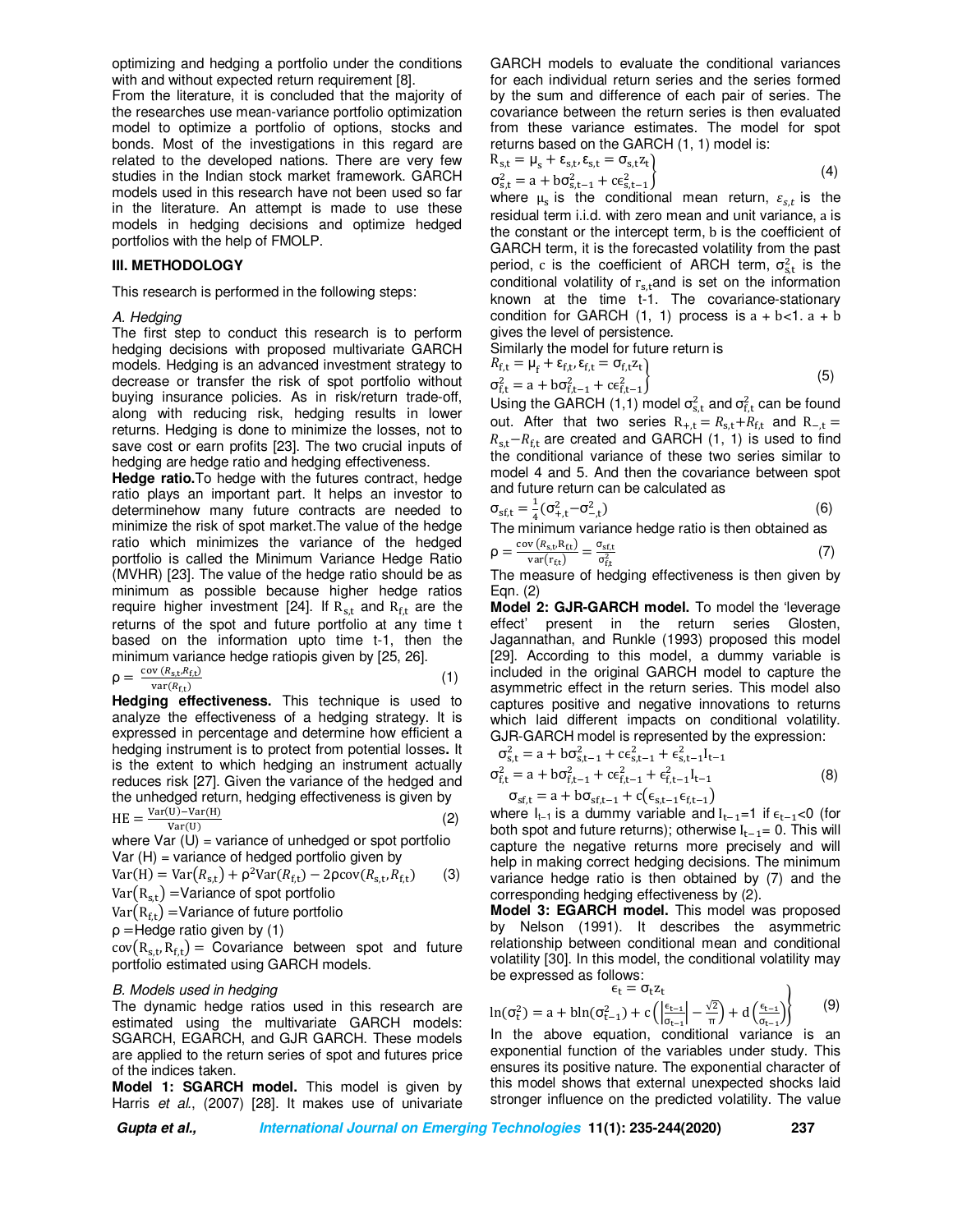d>0 of the variable d indicates asymmetric effect. The negative value of d shows the existence of a 'leverage effect'.

### *C. FMOLP*

The optimization of hedged portfolios formed using multivariate GARCH models is done using FMOLP. Zimmermann (1978) introduced a fuzzy linear programming problem in fuzzy environment. It is a linear programming optimization technique which converts a multiobjective problem into a single objective with the help of membership function [12]. The various steps involved in solving this optimization problem are as follows:

**Portfolio selection problem.** The notations used in the multiobjective portfolio selection problem with five objectives return, risk, Sharpe ratio, Treynor ratio and coefficient of variation are as follows:

 $R_{i,t}$  =Return of the hedged portfolio of jth index future at time t

 $x_i$  =Proportion of the investment allocated in jth index future

 $y_i$  = Binary variable expressing whether a particular index future is included in the portfolio or not

i. e. ,  $yj = \begin{cases} 1, & \text{if } j \text{th index future is included in the portfolio} \\ 0, & \text{if } j \text{th index future is included in the portfolio} \end{cases}$ 0, otherwise

 $m =$  Number of stocks held in the portfolio (3)

 $\varphi_i$  = Risk of the jth index future obtained by CVaR

 $c_i$  =Coefficient of variation of the jth index future

 $s_i$  = Sharpe rartio of the jth index future

 $w_i$  = Treynor ratio of the jth index future

 $u_i$  = Upper bound for the jth index future

 $I_j =$  Lower bound for the jth index future

n= Total number of index future under study (3)

T=Total number of time periods considered.

**Parameters used.** The following parameters are used for optimization in this research.

**1. Return**: It is the profit earned on an investment. Generally it is calculated as

$$
R_t = \frac{p_t - p_{t-1}}{p_{t-1}}
$$
 (10)

or logarithmic return

$$
R_t = \ln \frac{p_t}{p_{t-1}}
$$
 (11)  
is necessary to find the other of the *i*th index future at time t

In this research the return of the jth index future at time *t* is given by

$$
R_{j,t} = \ln \frac{p_{j,t}}{p_{j,t-1}}
$$
 (12)

where  $p_{i,t}$  is the price of the j<sup>th</sup> index future at time *t* Return of the hedged portfolio is given by

$$
R_{\rm h} = R_{\rm st} - \rho R_{\rm ft} \tag{13}
$$

where  $r_{s,t}$  is the spot portfolio return,  $r_{f,t}$  is the future portfolio return calculated using (12) and ρ is the hedge ratio given by (7). The return of the portfolio is given by

$$
f_1(x) = \frac{1}{T} \sum R_{j,t} x_j
$$
 (14)

**2. Risk:** It is the loss incurred on an investment. In this research, it is given by CVaR [6] or the expected shortfall. It is a statistical technique that measures the amount of risk found in the tail of an investment portfolio. It can be obtained by taking a weighted average of the "extreme" losses in the tail of the distribution of possible returns, beyond the value at risk(VaR) cut-off point.

Let  $f(x,y)$  be the loss function where x is the decision vector belongs to a portfolio and satisfies the condition of short selling and expected return and y is a random vector representing the uncertainty of future returns. Let  $p(y)$  be the probability distribution of y. Let  $\Psi(x, \alpha)$  be the probability that  $f(x,y)$  does not exceed the threshold α i.e.,

$$
\Psi(x,\alpha) = \int_{f(x,y)\leq \alpha} p(y)dy
$$
\n(15)

If  $\alpha(x)$  be the VaR for the loss random variable associated with x and any specified probability level β in (0, 1) i.e., if

$$
\alpha(x) = \min\{\alpha \in R: \Psi(x, \alpha) \ge \beta\}
$$
 (16)  
Then CVaR is defined as

 $φ(x) = \frac{1}{1-}$  $\frac{1}{1-\beta}\int_{f(x,y)\geq \alpha(x)} f(x,y)p(y)dy$ (17)

Consequently risk of the portfolio becomes

$$
f_2(x) = \sum \phi_{j,t}(x)x_j \qquad j = 1...n, t = 1...T \qquad (18)
$$

**Sharpe ratio:** This ratio was given by William F. Sharpe and is known as the reward-to-volatility ratio. With the help of this ratio, one can know the expected return rate of an investment in comparison to its risk. Generally, higher value of Sharpe ratio shows higher risk-adjusted return [31]. It is calculated as

$$
s = \frac{R_p - R_f}{\sigma_p} \tag{19}
$$

where  $R_p$  = return of the portfolio.

 $R_{\rm f}$  = risk free rate of return.

 $\sigma_{\rm p}$  standard deviation of portfolio's excess return.<br>For a portfolio it is given by

For a portfolio, it is given by

 $f_3(x) = \sum s_j x_j$  j=1...n (20) where  $s_i$  = (return of the portfolio- risk free return)/standard deviation of the portfolio

**Treynor ratio**: This ratio is given by Jack Treynor and is also a reward-to-volatility ratio. It is a metric for determining how much excess return was generated for each unit of risk taken on by a portfolio [32]. For a portfolio, it is given by

$$
f_4(x) = \sum w_i x_i \quad j=1,...,n
$$
  
where  $w_j = \frac{\text{return of the portfolio-risk free return}}{\text{beta of the portfolio}}$  (21)

beta of the portfolioi

**Coefficient of variation:** It helps to determine the amount of volatility of an investment in comparison to the expected return. Coefficient of variation shows the risk per unit return. It is given by

$$
f_5(x) = \sum c_j x_j
$$
 j=1,...,n (22)  
where  $c_i$  =  $\frac{\text{standard deviation of the jth index future}}{\text{total}}$ 

where  $c_j$ return of the ith index future

## **Constraints of the problem.**

1. Sum of the proportions invested in each index future j should be equal to 1

$$
\sum x_j = 1 \quad j=1,\dots, n(budget constraint) \tag{23}
$$

2. Number of assets held in a portfolio is given by  $\sum y_i = m$  j=1,...,n (24)

3. Maximum proportion of the amount invested in each asset j

$$
x_j \le u_j y_j \qquad j = 1,...,n \text{ (upper bound constraint)} \tag{25}
$$

4. Minimum proportion of the amount invested in each asset j

 $x_j \ge l_j y_j$  j=1...n (lower bound constraint) (26) Upper and lower bounds are chosen to ensure a greater portfolio diversification.

## **Decision problem**

|   | Max $f_1(x) = \frac{1}{T} \sum R_{j,t} x_j$ j=1n, t=1T | (27) |
|---|--------------------------------------------------------|------|
| . |                                                        |      |

Min  $f_2(x) = \sum_{i=1}^{n} \varphi_{i,t}(x) x_i$  j=1...n, t=1...T (28)

$$
\begin{array}{lll}\n\text{Max } f_3(x) &=& \sum s_i x_i \quad j=1...n, \ t=1...T \quad (29) \\
\text{Max } f_4(x) &=& \sum w_j x_j \quad j=1...n, \ t=1...T \quad (30)\n\end{array}
$$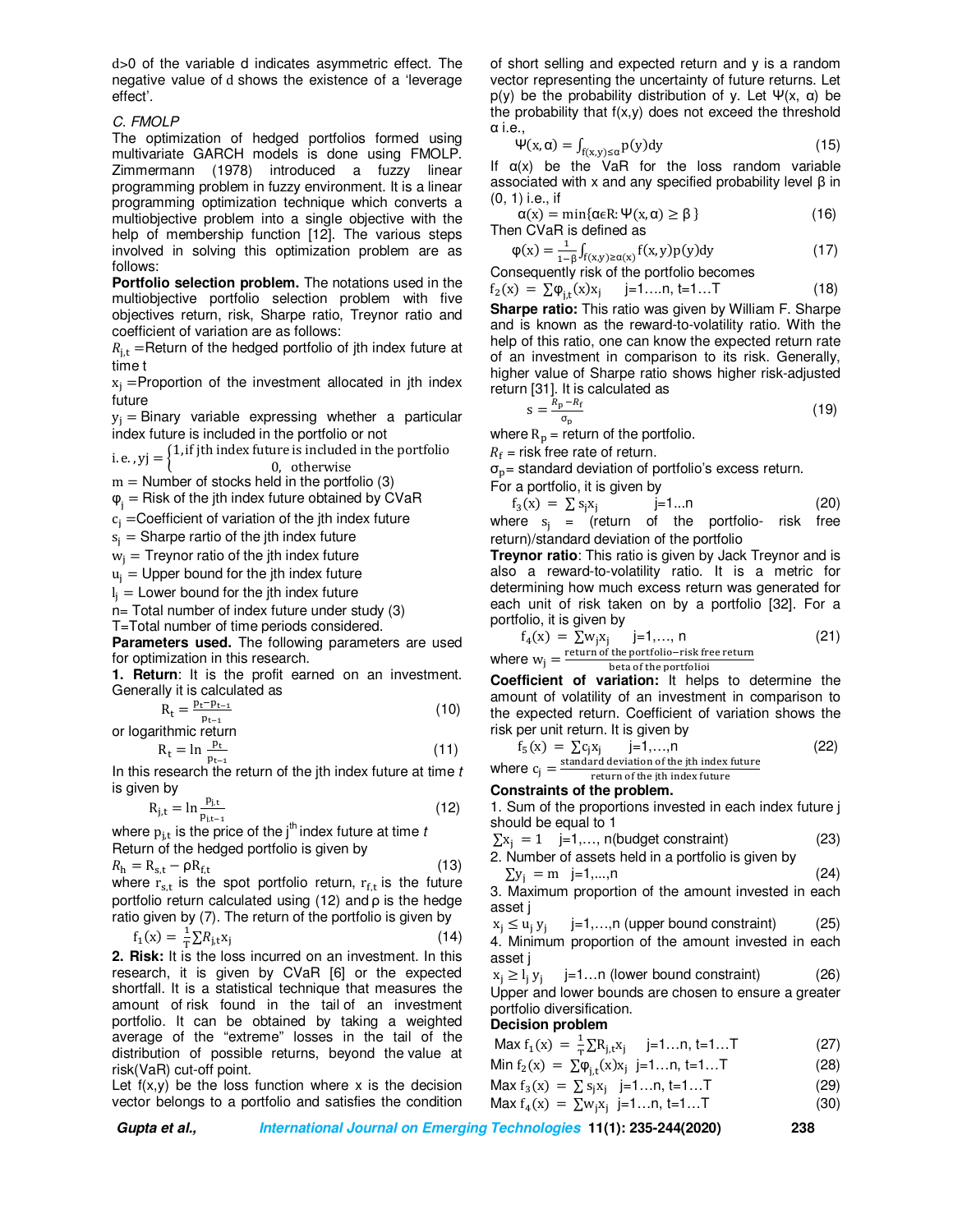| Min $f_5(x) = \sum c_i x_i$ j=1n, t=1T | (31) |
|----------------------------------------|------|
| Subject to                             |      |
| $\sum x_i = 1$                         | (32) |

$$
\sum y_i = m \tag{33}
$$

$$
l_j \le x_j \le u_j \tag{34}
$$

$$
xi \ge 0, j = 1 ... n, (Short selling is not allowed)
$$
 (35)  

$$
yj \in \{0,1\}
$$
 (36)

On solving objective function (27) using the constraints (32) to (36) a solution X1 (value of objective function (27)) is obtained. Similarly X2 is obtained on solving (28) with constraints (32) to (36) and similarly X3, X4 and X5 are obtained on solving objective function (29), (30) and (31). From these solutions, select the highest and lowest value of all objective functions to be called as best upper bound (ub) and the worst lower bound (lb) respectively.

The membership function for the objective functions 27- 31 taken are defined as:

$$
\mu_{f_i(x)} = \begin{cases} 1, & \text{if } f_i(x) \geq ub \\ \frac{f_i(x) - lb}{ub - lb}, & lb \leq f_i(x) \leq ub \\ 0, & \text{if } f_i(x) < lb \end{cases} \quad \text{for} \quad i = 1, 3, 4
$$

0, if  $f_i(x) \leq lb$ (maximization case) (37) and

$$
\mu_{f_i(x)} = \begin{cases}\n0 & \text{, if } f_i(x) \ge \text{ub} \\
\frac{\text{ub} - f_i(x)}{\text{ub} - \text{lb}} & \text{, } \text{lb} \le f_i(x) \le \text{ub} \quad \text{for } i = 2, 5 \text{ (minimization)} \\
1 & \text{, if } f_i(x) \le \text{lb}\n\end{cases}
$$
\n(38)

where  $\mu_{f_i(x)} =$  satisfaction degree of the objective function for a given solution X

Now using equally weighted approach or 1/N- portfolio weighting approach, the multiobjective problem is converted to a single objective

 $Max = 0.4515q_1 + 0.0515q_2 + 0.1645q_3 + 0.1765q_4 +$  $0.0645q_5$  Subject to  $f_i(x) - (ub - lb)q_i \ge lb$  i=1, 3, 4  $f_i(x) + (ub - lb)q_i \leq ub$  i=2, 5  $0 \le q_i \le 1$  i= 1, 2, 3, 4, 5 (39)  $\Sigma$ x<sub>i</sub> = 1  $\Sigma y_i = m$  $I_j \leq X_j \leq U_j$  $x_i \ge 0$ , j= 1...n

The solution to the above problem gives the first iteration. For the second iteration, replace old lower bound with the first iteration. Continue this process until an improved result is obtained or the investors are satisfied with the solution.

## **IV. NUMERICAL ILLUSTRATION**

**Data analysis and discussion.** The dataset used in this research consists of a sample of daily spot and future price from three Indian index future contracts of NSE. Daily spot and future price of the indices CNX NIFTY50, BANKNIFTY and NIFTYIT are downloaded from nseindia.com for the period 1 Jan 2006 to 31 Dec 2015. A total of 7441 observations for NIFTY50, 6418 observations for BANKNIFTY and 3910 observations for NIFTYIT index are used. All futures price indices are continuous series and show some trends and fluctuations (Fig.  $1(a)$ ,  $2(a)$ ,  $3(a)$ ).



(b) Daily spot and future returns.

**Fig. 1.** Daily spot and future price series and return series of NIFTY50.







**Fig. 3.** Daily spot and future price series and return series of NIFTYIT.

Hedge ratio and hedging effectiveness are estimated statistically, it is necessary to consider the statistical properties of a time series data under study. To test whether the two series are stationary or not, ADF (Augmented Dickey Fuller) test is conducted in EVIEWS software (Table 1-3). ADF unit root test has the underlying null hypothesis that the variables are nonstationary at a certain significance level. The returns are obtained by taking the log difference of spot and future price. The stationary series are shown in Fig. 1(b), 2(b) and 3(b).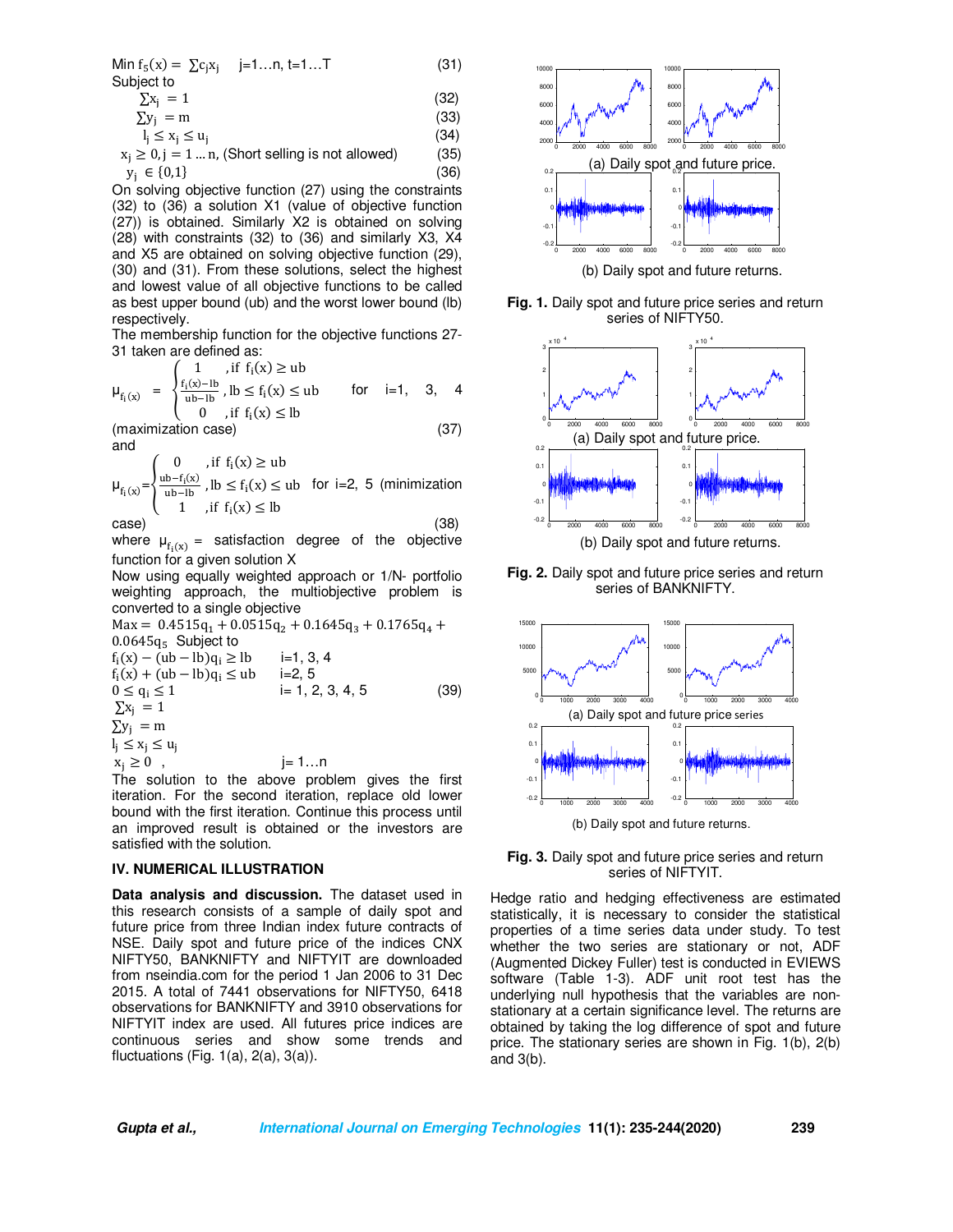#### **Table 1: Stationarity test of NIFTY50 index.**

Exogenous: Constant

### Null Hypothesis: SPOTPRICESERIES has a unit root Exogenous: Constant

Lag Length: 3 (Automatic - based on SIC, maxlag=35)

|                                        |             | t-Statistic | Prob.* |                                        |             | t-Statistic | Prob.* |
|----------------------------------------|-------------|-------------|--------|----------------------------------------|-------------|-------------|--------|
| Augmented Dickey-Fuller test statistic |             | $-1.261192$ | 0.6497 | Augmented Dickey-Fuller test statistic |             | $-1.321740$ | 0.6217 |
| Test critical values:                  | 1% level    | $-3.431055$ |        | Test critical values:                  | 1% level    | $-3.431055$ |        |
|                                        | 5% level    | $-2.861736$ |        |                                        | 5% level    | $-2.861736$ |        |
|                                        | $10%$ level | $-2.566916$ |        |                                        | $10%$ level | $-2.566916$ |        |
| *MacKinnon (1996) one-sided p-values.  |             |             |        | *MacKinnon (1996) one-sided n-values   |             |             |        |

## **Table 2: Stationarity test of BANKNIFTY index.**

Null Hypothesis: SPOTPRICESERIES has a unit root

Exogenous: Constant

Lag Length: 0 (Automatic - based on SIC, maxlag=30)

Null Hypothesis: SPOTPRICESERIES has a unit root

Lag Length: 0 (Automatic - based on SIC, maxlag=29)

|                                        |           | t-Statistic | Prob.* |
|----------------------------------------|-----------|-------------|--------|
| Augmented Dickey-Fuller test statistic |           | $-1.078047$ | 0.7266 |
| Test critical values:                  | 1% level  | $-3.431656$ |        |
|                                        | 5% level  | $-2.862002$ |        |
|                                        | 10% level | $-2.567059$ |        |

Exogenous: Constant Lag Length: 24 (Automatic - based on SIC, maxlag=30)

Null Hypothesis: FUTUREPRICESERIES has a unit root

Null Hypothesis: FUTUREPRICESERIES has a unit root

Lag Length: 30 (Automatic - based on SIC, maxlag=35)

|                                        |           | t-Statistic | Prob.* |
|----------------------------------------|-----------|-------------|--------|
| Augmented Dickey-Fuller test statistic |           | $-1.057494$ | 0.7344 |
| Test critical values:                  | 1% level  | $-3.431660$ |        |
|                                        | 5% level  | $-2.862004$ |        |
|                                        | 10% level | -2.567060   |        |

\*MacKinnon (1996) one-sided p-values.

Exogenous: Constant

**Table 3: Stationarity test of NIFTYIT index.**

Null Hypothesis: FUTUREPRICESERIES has a unit root

Exogenous: Constant

longer tail on the left-hand side.

\*MacKinnon (1996) one-sided p-values.

Lag Length: 3 (Automatic - based on SIC, maxlag=30)

\*MacKinnon (1996) one-sided p-values.

|                                        |           | t-Statistic | Prob.* |
|----------------------------------------|-----------|-------------|--------|
| Augmented Dickey-Fuller test statistic |           | $-0.401251$ | 0.9067 |
| Test critical values:                  | 1% level  | $-3.431839$ |        |
|                                        | 5% level  | $-2.862083$ |        |
|                                        | 10% level | $-2.567103$ |        |

\*MacKinnon (1996) one-sided p-values.

Test critical values: 1% level<br>5% level

Descriptive or summary statistics of log difference of spot and futures prices of the indices is given in Table 4 and shows some important features of the data. The series has higher kurtosis called leptokurtosis indicates

Augmented Dickey-Fuller test statistic -0.434705 0.9009<br>Test critical values: 1% level -3.431844

5% level 2.862085<br>10% level -2.567104

the existence of fatter tail and higher peak value around the mean than the normal distribution. In Table 4, the value of skewness indicates that all price levels have a

|  |  | Table 4: Summary statistics for spot and future price of NIFTY 50, BANKNIFTY and NIFTYIT. |
|--|--|-------------------------------------------------------------------------------------------|
|  |  |                                                                                           |

t-Statistic Prob.\*

 $-2.567104$ 

| NIFTY50                   |              |                           | <b>BANKNIFTY</b> |                           | <b>NIFTYIT</b> |                           |
|---------------------------|--------------|---------------------------|------------------|---------------------------|----------------|---------------------------|
|                           | Spot returns | <b>Futures</b><br>returns | Spot returns     | <b>Futures</b><br>returns | Spot returns   | <b>Futures</b><br>returns |
| Mean                      | 0.00834      | 0.00845                   | 0.01092          | 0.01093                   | 0.00884        | 0.00886                   |
| Median                    | 0.01885      | 0.01866                   | 0.00978          | 0.00762                   | 0.01179        | 0.01338                   |
| <b>Standard Deviation</b> | 0.0605       | 0.06191                   | 0.08237          | 0.08325                   | 0.0675         | 0.06767                   |
| Kurtosis                  | 3.99344      | 3.54815                   | 4.20782          | 4.12542                   | 4.14708        | 4.29127                   |
| Skewness                  | $-0.85057$   | $-0.77476$                | $-0.20685$       | $-0.22262$                | $-1.0265$      | $-1.06344$                |
| Minimum                   | $-0.27033$   | $-0.26776$                | $-0.24001$       | $-0.23966$                | $-0.32242$     | $-0.32674$                |
| Maximum                   | 0.18146      | 0.18809                   | 0.26485          | 0.26222                   | 0.15917        | 0.15732                   |
| Sum sq.dev                | 0.43192      | 0.45221                   | 0.80055          | 0.81779                   | 0.53757        | 0.5404                    |
| Count                     | 119          | 119                       | 119              | 119                       | 119            | 119                       |
| Jarque-Bera               | 84.74522     | 67.27746                  | 8.08191          | 7.26292                   | 96.75454       | 103.7208                  |
| Probability               | 0.00000      | 0.00000                   | 0.01758          | 0.02648                   | 0.00000        | 0.00000                   |

The Jarque-Bera (JB) test statistics for detecting normality of data shows the rejection ofnull hypothesis that the financial time series taken in this research is normal. This is due to the presence of extreme values or high heteroscedasticity in the sample.

ARCH or heteroscedasticity test is performed in EVIEWS software using ARCH -LM test (Table 5-7). Hedging horizon is chosen as monthly.

#### **Table 5: NIFTY50 ARCH test.**

Heteroskedasticity Test: ARCH

| F-statistic   | 0.152887 Prob. F(1.116)      | 0.6965 |
|---------------|------------------------------|--------|
| Obs*R-squared | 0.155318 Prob. Chi-Square(1) | 0.6935 |

## **Table 6: BANKNIFTY ARCH test.**

Heteroskedasticity Test: ARCH

| Obs*R-squared | 8.464660 Prob. Chi-Square(1) | 0.0036 |
|---------------|------------------------------|--------|
| F-statistic   | 8.964235 Prob. F(1,116)      | 0.0034 |
|               |                              |        |

## **Table 7: NIFTYIT ARCH test.**

Heteroskedasticity Test: ARCH

| F-statistic   | 1.362472 Prob. F(1,116)      | 0.2455 |
|---------------|------------------------------|--------|
| Obs*R-squared | 1.369873 Prob. Chi-Square(1) | 0.2418 |

The models discussed in section III (B) are then applied to the return series and the parameters are estimated using the maximum likelihood estimation technique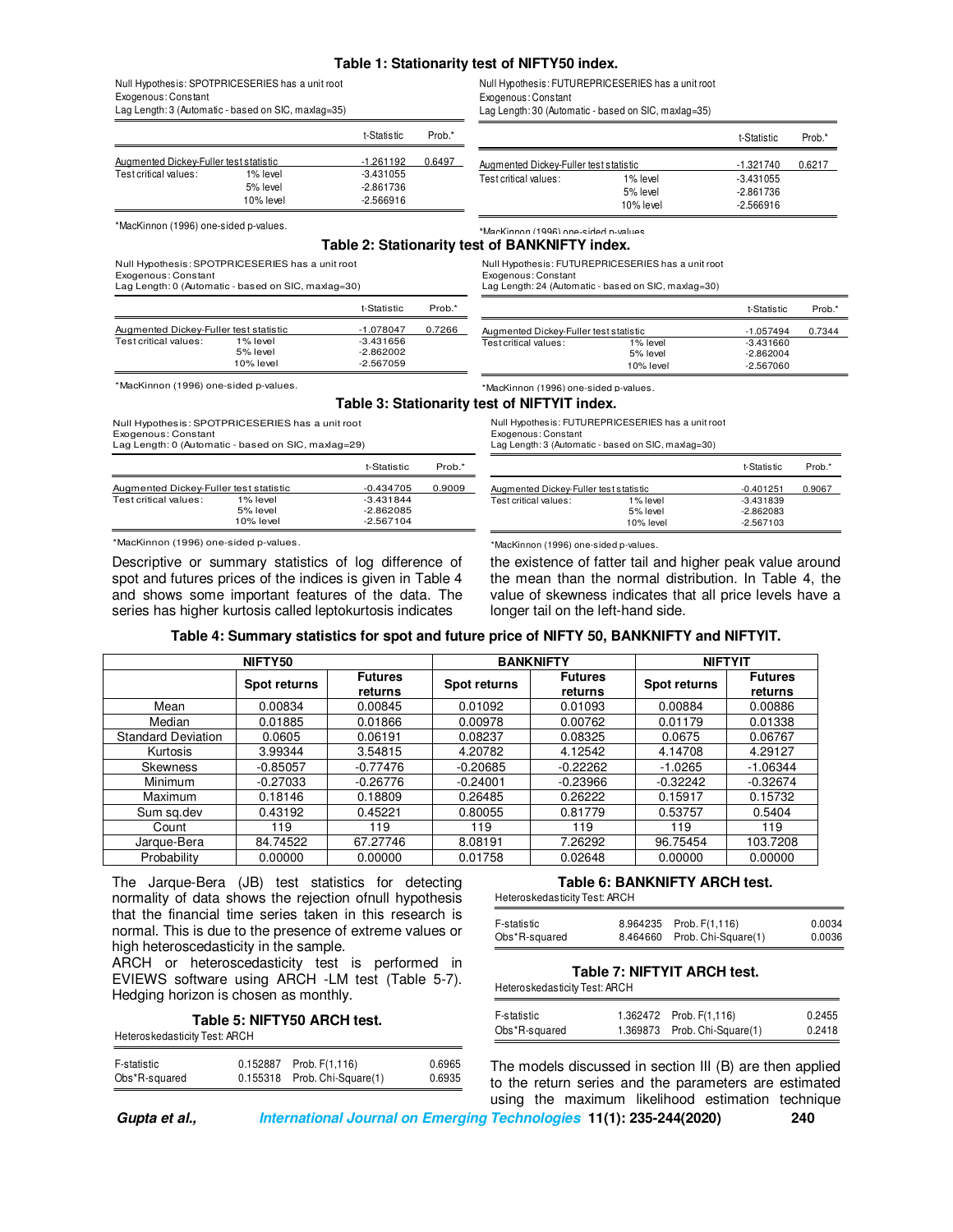(Table 8-10). Hedge ratio and hedging effectiveness are estimated using Eqns. 1 and 2 (Table 11). The corresponding hedged portfolios are thus formed and optimization is performed using FMOLP technique discussed in section III (C). The parameters for optimization are return, risk, Sharpe ratio, Treynor ratio, and CV. The values of these parameters are estimated using the data of the hedged portfolios.

**Results and discussion.** The first step in performing a research with financial data is to check the statistical properties of the data under consideration. Fig. 1(a) - 3(a) shows the spot and future price series of the indices taken. The result of stationarity test or the ADF unit root test (Table 1-3) shows that the spot and future price series are non-stationary.

### **Table 8: Parameter estimation of the three GARCH models for the index NIFTY50. The values in parenthesis denote the corresponding standard error.**

| <b>Parameter</b>   | <b>SGARCH</b> | <b>EGARCH</b> | GJR-<br><b>GARCH</b> |
|--------------------|---------------|---------------|----------------------|
| Constant           | 0.00006       | $-6.22042$    | 0.00006              |
| $(\omega$ 1)       | (0.00010)     | (2.65878)     | (0.00009)            |
| ω2                 | 0.00006       | $-5.93732$    | 0.00006              |
|                    | (0.00010)     | (2.75136)     | (0.00010)            |
| ωЗ                 | 0.00025       | 0             | 0                    |
|                    | (0.00041)     | 0             | 0                    |
| $\omega$ 4         | 0             |               |                      |
| <b>ARCH</b>        | 0.14804       | 0.45167       | 0.06901              |
| term $(\lambda 1)$ | (0.08620)     | (0.16408)     | (0.10239)            |
|                    | 0.14216       | 0.43094       | 0.06467              |
| $\lambda$ 2        | (0.08583)     | (0.16941)     | (0.10212)            |
|                    | 0.14491       | 0.13829       | 0.13829              |
| $\lambda$ 3        | (0.08594)     | (0.01428)     | (0.01428)            |
|                    | 0.10693       |               |                      |
| 4                  | (0.05927)     |               |                      |
| <b>GARCH term</b>  | 0.83782       | $-0.09687$    | 0.83901              |
| α1                 | (0.09371)     | (0.46362)     | (0.09302)            |
|                    | 0.84408       | $-0.05643$    | 0.83867              |
| α2                 | (0.09337)     | (0.48441)     | (0.09452)            |
|                    | 0.84115       | 0.861712      | 0.861712             |
| α3                 | (0.09352)     | (0.01515)     | (0.01515)            |
| $\alpha$ 4         | 0.83316       |               |                      |
|                    | (0.05676)     |               |                      |
| Leverage term      |               | $-0.21594$    | 0.13303              |
|                    |               | (0.07936)     | (0.08043)            |
|                    |               | $-0.20912$    | 0.14632              |
|                    |               | (0.08443)     | (0.08901)            |

They are made stationary by taking log difference of spot and future price series (Fig. 1(b)-3(b)). Summary statistics of spot and future returns of the indices (Table 4) show excess kurtosis. This shows the existence of fat tails and high peakedness in the return distribution. Also, negative skewness shows that all price levels have an asymmetric tail extending towards the left-hand side. The result of Jarque-Bera (JB) test statistics is used to check the normality of data. The result of the test rejects the null hypothesis that the data under study is normal. ARCH–LM test is applied to test the heteroscedasticity in the data.

The result (Table 5-7) shows that the null hypothesis of having no ARCH effects in the data is rejected. A considerable amount of heteroscedasticity is found in the data. In this research, maximum likelihood estimation is used to estimate the parameters of the proposed models in MATLAB software and the results are listed in Table 8-10.

## **Table 9: Parameter estimation of the three GARCH models for the index BANKNIFTY. The values in parenthesis denote the corresponding standard error.**

| <b>Parameter</b>      | <b>SGARCH</b>        | <b>EGARCH</b>           | <b>GJR-GARCH</b>     |
|-----------------------|----------------------|-------------------------|----------------------|
| Constant $(\omega 1)$ | 0.00036              | $-0.50114$              | 0.00042              |
|                       | (0.00048)            | (0.32714)               | (0.00038)            |
| $\omega$ 2            | 0.00031              | $-0.51188$              | 0.00041              |
|                       | (0.00046)            | (0.33268)               | (0.00040)            |
| ω3                    | 0.00134              | 0.00000                 | 0.00001              |
|                       | (0.00190)            | (0.00000)               | (0.00000)            |
| $\omega$ 4            | 0.00000<br>(0.00000) |                         |                      |
| <b>ARCH term</b>      | 0.09929              | 0.20056                 |                      |
| $(\lambda 1)$         | (0.05368)            | (0.07478)               |                      |
| $\lambda$ 2           | 0.08718<br>(0.05012) | 0.19606<br>(0.07516)    |                      |
| λЗ                    | 0.09338              | 0.15228                 | 0.15228              |
|                       | (0.05197)            | (0.03735)               | (0.03735)            |
| λ4                    | 0.13158<br>(0.06393) |                         |                      |
| <b>GARCH</b> term     | 0.8405               | 0.90312                 | 0.81217              |
| $(\alpha 1)$          | (0.10961)            | (0.06324)               | (0.08558)            |
| α2                    | 0.8606               | 0.90065                 | 0.82125              |
|                       | (0.10425)            | (0.06461)               | (0.08662)            |
| α3                    | 0.84992              | 0.78141                 | 0.78141              |
|                       | (0.10724)            | (0.03911)               | (0.03911)            |
| α4                    | 0.79895<br>(0.05584) |                         |                      |
| Leverage              |                      | $-0.22299$              | (0.23886)            |
| term                  |                      | (0.08122)               | (0.13098)            |
|                       |                      | $-0.22518$<br>(0.07914) | 0.22163<br>(0.12712) |

Hedging is performed with the help of GARCH models viz. SGARCH, EGARCH and GJR-GARCH model (Table 11). The strategy with minimum hedge ratio and maximum hedging effectiveness reduces the portfolio variance to a great extent.

In this regard, the results of SGARCH model are more consistent. Hedging only reduces the loss of spot portfolio. It does not guarantee profit or return. In this research, a multiobjective mean-CVaR portfolio optimization model is used. Along with risk and return, some other criteria like Sharpe ratio, Treynor ratio and CV are also adopted which helps an investor in the selection of assets in a portfolio. The hedged portfolios are formed using GARCH models discussed in section III. Table 12-14 shows the input data for the optimization of three portfolios formed using GARCH models.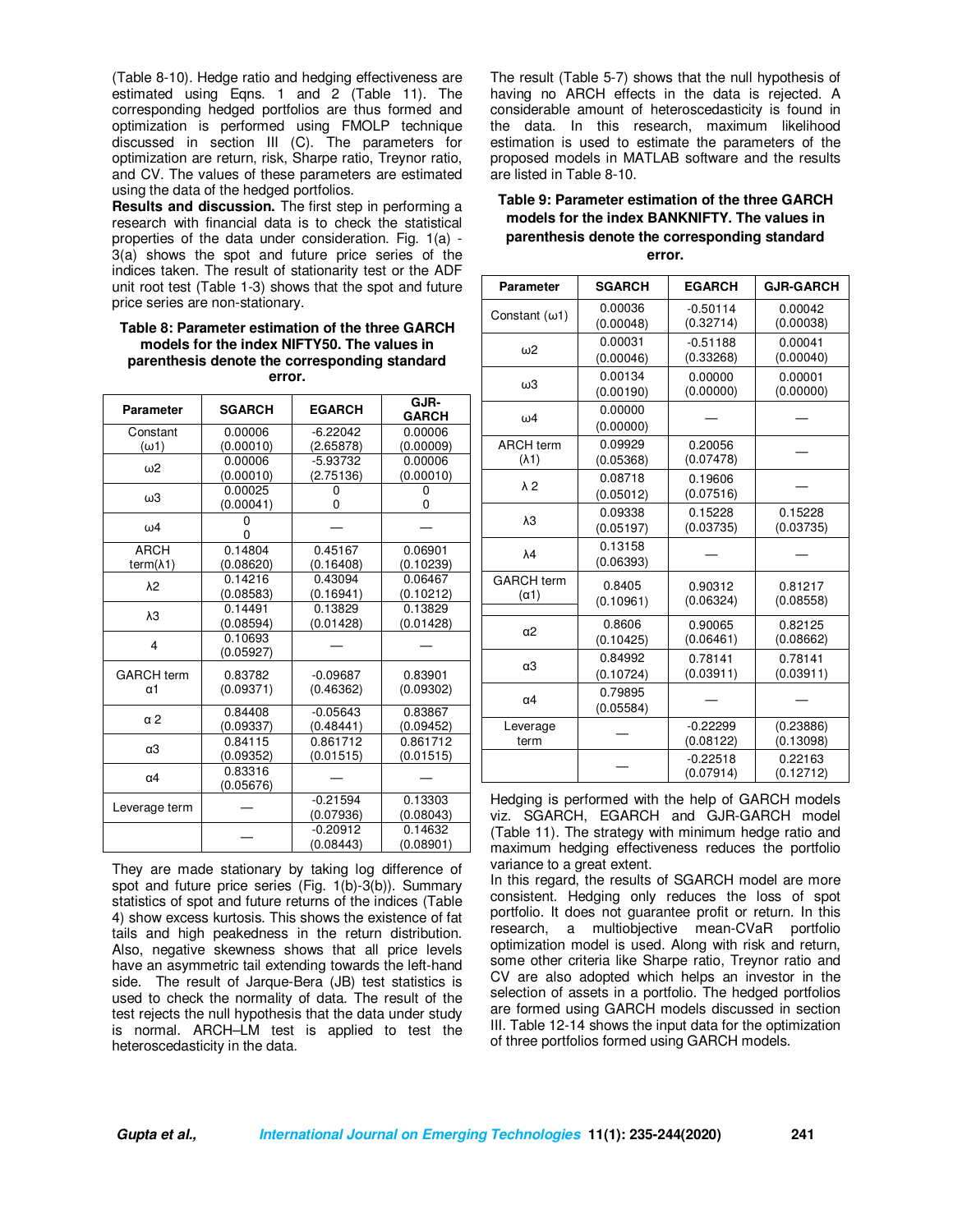| Table 10: Parameter estimation of the three GARCH |
|---------------------------------------------------|
| models for the index NIFTYIT. The values in       |
| parenthesis denote the corresponding standard     |
| error.                                            |

| <b>Parameter</b>  | <b>SGARCH</b>        | <b>EGARCH</b> | GJR-<br><b>GARCH</b> |  |
|-------------------|----------------------|---------------|----------------------|--|
| Constant          | 0.00036              | $-0.08556$    | 0.00022              |  |
| $(\omega 1)$      | (0.00044)            | (0.00718)     | (0.00025)            |  |
| ω2                | 0.00033              | $-0.06666$    | 0.00021              |  |
|                   | (0.00044)            | (0.0050)      | (0.00025)            |  |
| ωЗ                | 0.00138              | 0.00001       | 0.00001              |  |
|                   | (0.00177)            | (0.00000)     | (0.00000)            |  |
| ω4                | 0.00000<br>(0.00000) |               |                      |  |
| <b>ARCH term</b>  | 0.151932             | $-0.16206$    |                      |  |
| $(\lambda 1)$     | (0.12761)            | (0.07177)     |                      |  |
| $\lambda$ 2       | 0.14663              | $(-0.15751)$  |                      |  |
|                   | (0.12649)            | (0.05449)     |                      |  |
| λЗ                | 0.14944              | 0.31391       |                      |  |
|                   | (0.12723)            | (0.18749)     |                      |  |
| $\lambda$ 4       | 0.19254              |               |                      |  |
|                   | (0.13408)            |               |                      |  |
| <b>GARCH</b>      | 0.77283              | 0.98511       | 0.82366              |  |
| term $(\alpha 1)$ | (0.20389)            | (0.00086)     | (0.15942)            |  |
| α2                | 0.78344              | 0.98783       | 0.82875              |  |
|                   | (0.20276)            | (0.00033)     | (0.16190)            |  |
| α3                | 0.77799              | 0.68609       | 0.68609              |  |
|                   | (0.20346)            | (0.14135)     | (0.14135)            |  |
| $\alpha$ 4        | 0.66028              |               |                      |  |
|                   | (0.13172)            |               |                      |  |
| Leverage          |                      | $-0.19310$    | 0.23414              |  |
| term              |                      | (0.04372)     | (0.10781)            |  |
|                   |                      | $-0.15482$    | 0.22740              |  |
|                   |                      | (0.05221)     | (0.10912)            |  |

**Table 11: Result of the hedge ratio and hedging effectiveness.**

| <b>Parameters</b>        | NIFTY50       | <b>BANKNIFTY</b> | <b>NIFTYIT</b> |  |  |
|--------------------------|---------------|------------------|----------------|--|--|
|                          |               | <b>SGARCH</b>    |                |  |  |
| Hedge ratio              | 0.97811       | 0.98900          | 0.99277        |  |  |
| Hedging<br>effectiveness | 98%           | 98%              | 98%            |  |  |
|                          | <b>EGARCH</b> |                  |                |  |  |
| Hedge ratio              | 1.08893       | 1.16180          | 1.58428        |  |  |
| Hedging<br>effectiveness | 97%           | 95%              | 62%            |  |  |
|                          |               | <b>GJR-GARCH</b> |                |  |  |
| Hedge ratio              | 1.02170       | 1.09797          | 1.10641        |  |  |
| Hedging<br>effectiveness | 98%           | 97%              | 97%            |  |  |

### **Table 12: Input data for SGARCH.**

| Index            | Return  | <b>Risk</b> | Sharpe<br>ratio | Treynor<br>ratio | C٧       |
|------------------|---------|-------------|-----------------|------------------|----------|
| NIFTY50          | 0.00008 | 0.00521     | 3.50186         | 0.00852          | 32.56078 |
| <b>BANKNIFTY</b> | 0.00012 | 0.00578     | 2.93928         | 0.00806          | 23.74189 |
| <b>NIFTYIT</b>   | 0.00005 | 0.00564     | 3.20681         | 0.00841          | 52.97835 |

**Table 13: Input data for EGARCH.**

| Index                | Return     | <b>Risk</b> | Sharpe<br>ratio | Treynor<br>ratio | C٧         |
|----------------------|------------|-------------|-----------------|------------------|------------|
| NIFTY50              | $-0.00086$ | 0.01616     | 3.05188         | 0.02250          | $-8.54932$ |
| <b>BANKNIF</b><br>тγ | $-0.00175$ | 0.03190     | 2.61955         | 0.03801          | $-8.27799$ |
| <b>NIFTYIT</b>       | $-0.00519$ | 0.07839     | 2.12984         | 0.08488          | $-7.68268$ |

**Table 14: Input data for GJR-GARCH.** 

| Index            | Return  | <b>Risk</b> | Sharpe<br>ratio | Treynor<br>ratio | C٧          |
|------------------|---------|-------------|-----------------|------------------|-------------|
| NIFTY50          | 0.00028 | 0.00799     | 2.78933         | 0.01012          | $-12.96358$ |
| <b>BANKNIFTY</b> | 0.00110 | 0.02080     | 2.50488         | 0.02417          | $-8.79509$  |
| <b>NIFTYIT</b>   | 0.00099 | 0.01490     | 1.97959         | 0.01604          | $-8.21292$  |

The result of optimization indicates that hedged portfolio constructed due to SGARCH hedging strategy gives the highest weight to BANKNIFTY while EGARCH and GJR-GARCH to NIFTY50 (Table 15). The results of Table 16 reveal that the hedged portfolio formed using SGARCH is much better than the other two portfolios. SGARCH hedging strategy provides the highest return with minimum risk, higher Sharpe and Treynor ratio and least positive CV. Also the result of Table 11 indicates that hedge ratio due to SGARCH model is minimum. This implies that this model can provide a maximum return with minimum investment as higher hedge ratios require higher investment. This information proves to be very useful to investors in their risk/return tradeoff. Table 16 shows the comparison of optimization between hedged portfolios formed due to hedging strategies of three GARCH models.

## **Table 15: Optimal weights for each index future.**

| Index            | <b>SGARCH</b> | <b>EGARCH</b> | <b>GJR-GARCH</b> |
|------------------|---------------|---------------|------------------|
| NIFTY50          | 0.4220        | 0.5555        | 0.5555           |
| <b>BANKNIFTY</b> | 0.5555        | 0.4220        | 0.4220           |
| <b>NIFTYIT</b>   | 0.0225        | 0.0225        | 0.0228           |

## **Table 16: Upper and lower bound for each objective.**

| <b>Objective</b>         | ub       | lb       | ub         | lb         | ub          |             |
|--------------------------|----------|----------|------------|------------|-------------|-------------|
|                          | (SGARCH) | (SGARCH) | (EGARCH)   | (EGARCH)   | (GJR-GARCH) | (GJR-GARCH) |
| Return                   | 0.00010  | 0.00006  | $-0.00133$ | $-0.00364$ | $-0.00064$  | $-0.00103$  |
| <b>Risk</b>              | 0.00571  | 0.00554  | 0.05737    | 0.02420    | 0.02419     | 0.01354     |
| Sharpe ratio             | 3.18271  | 3.06484  | 2.84869    | 2.35725    | 2.65167     | 2.28961     |
| Trevnor ratio            | 0.008261 | 0.008215 | 0.03045    | 0.02370    | 0.01619     | 0.01618     |
| Coefficient of variation | 40.97857 | 28.12130 | $-7.95340$ | $-8.41532$ | $-11.1005$  | $-11.9759$  |

### **Table 17: Comparison of optimization between hedged portfolios.**

| <b>Objective</b> | <b>SGARCH</b> | <b>EGARCH</b> | <b>GJR-GARCH</b> |
|------------------|---------------|---------------|------------------|
| Return           | 0.00010       | $-0.001334$   | $-0.00064$       |
| <b>Risk</b>      | 0.00554       | 0.02420       | 0.01354          |
| Sharpe ratio     | 3.18271       | 2.84869       | 2.65167          |
| Treynor ratio    | 0.00826       | 0.03045       | 0.01619          |
| c٧               | 28.12130      | $-8.41532$    | $-11.10005$      |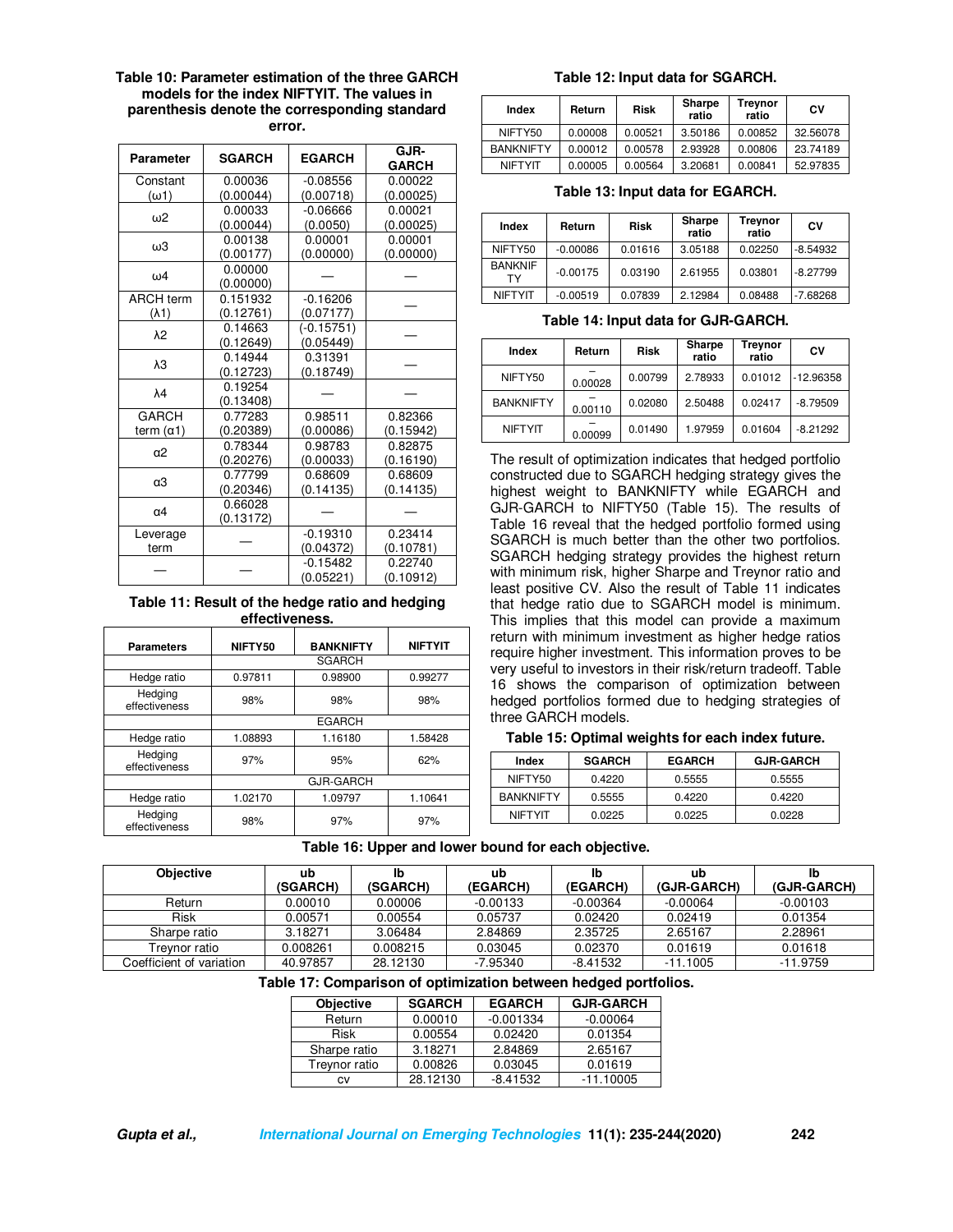**Comparative analysis.** Comparing the three hedging strategies (Table 17), we observed that the SGARCH model performed better than the other two models. It generates a lower hedge ratio and higher hedging effectiveness. This implies that this strategy is very much effective than the other two strategies. It will remove maximum risk from spot portfolio with minimum investment. After optimizing the hedged portfolios, the portfolio formed using the SGARCH model generates higher returns and lower risk with a higher Sharpe ratio. This information will benefit the financial analysts in the selection of proper hedging strategy.

## **V. CONCLUSION**

This research applies a Fuzzy Multiobjective Linear Programming (FMOLP) technique to optimize a hedged portfolio of stock index futures. The approach used in this research has the following components: hedging, CVaR, and FMOLP. Hedging has been done before optimization to minimize the unexpected price fluctuations of spot portfolio. The parameters of hedging are the hedge ratio and hedging effectiveness. Optimization of the hedged portfolio is performed by maximizing the objective of return, Sharpe and Treynor ratio while minimizing the objective of risk and coefficient of variation.

These parameters are helpful to investors and traders in choosing various assets in a portfolio. As the return and risk are uncertain, the FMOLP optimization technique is employed which converts a multiobjective optimization problem into a single objective using a "weighted adaptive approach".

In this research, an equally weighted or 1/N-portfolio approach is used for estimating optimal weights. This optimization technique has the property that it allows choices in solution.

This implies that if the portfolio is not in favor of an investor, he can readjust the weights of the objective function according to his will to get better results. On comparing the portfolio performance of the proposed GARCH models, it is found that SGARCH reduces the risk of a portfolio to a certain extent as compared to the other two models. Also, the return generated from SGARCH hedging strategy is more than that of the other two models with a high Sharpe and Treynor ratio. This information is of great help to investors in making proper investment decisions in a futures market.

## **VI. FUTURE SCOPE**

Hedging provides security to the investment and also helpsin reducing the losses borne by the investor due to unexpected fluctuations arises in the market. This study is an attempt to assess the power of hedging strategies using index futures. The study aims at providing an insight into the operation of hedging strategies. The study describes the strategies to select the right hedging techniques based on the requirements of the investors. If an investor wants to protect his investment for a longer time horizon, then this study helps him to select a better strategy as per his requirement.

**Conflict of Interest.** The authors of this research declare that they have no conflicts of interest.

## **ACKNOWLEDGEMENT**

Authors of this paper are highly grateful to Director MANIT Bhopal for providing institutional facilities to carry out this research work.

## **REFERENCES**

[1]. Singh, S., Singh, A.P. & Tiwari, S. (2016). N Theoretical Framework and Knowledge Based Approach: Of Risk Management in Banking Sector: Some Experiences. *International Journal of Theoretical & Applied Sciences,* Special Issue-NCRTAST *8*(1), 89- 94.

[2]. Markowitz, H. (1952). Portfolio selection. *The journal of finance*, *7*(1), 77-91.

[3]. Markowitz, H. (1959). *Portfolio selection: Efficient diversification of investments, 16*. New York: John Wiley.

[4]. Konno, H., & Yamazaki, H. (1991). Mean-absolute deviation portfolio optimization model and its applications to Tokyo stock market. *Management science*, *37*(5), 519-531.

[5]. Speranza, M. G. (1993). Linear programming models for portfolio optimization, 107-123.

[6]. Marco, P., & Forghieri, S. (2014). Portfolio optimization using CVaR, 1-60.

[7]. Rockafellar, R. T., & Uryasev, S. (2000). Optimization of conditional value-at-risk. *Journal of risk*, *2*, 21-42.

[8] Li, J. (2009). *Risk minimizing portfolio optimization and hedging with conditional Value-at-Risk* (Doctoral dissertation, The University of North Carolina at Charlotte).

[9]. Artzner, P., Delbaen, F., Eber, J. M., & Heath, D. (1999). Coherent measures of risk. *Mathematical finance*, *9*(3), 203-228.

[10]. Veeramani, C., Duraisamy, C., & Nagoorgani, A. (2011). Solving fuzzy multi-objective linear programming problems with linear membership functions. *Australian Journal of Basic and Applied Sciences*, *5*(8), 1163-1171. [11]. Tanaka, H., & Asai, K. (1984). Fuzzy linear programming problems with fuzzy numbers. *Fuzzy sets* 

*and systems*, *13*(1), 1-10. [12]. Zimmermann, H. J. (1978). Fuzzy programming and linear programming with several objective functions. *Fuzzy sets and systems*, *1*(1), 45-55.

[13]. Durairaj, M. & Krishna Mohan, B.H. (2019). A Review of Two Decades of Deep Learning Hybrids for Financial Time Series Prediction. *International Journal on Emerging Technologies, 10*(1), 324-331.

[14] Njegić, J., Živkov, D., & Momčilović, M. (2019). Portfolio Selection between A Mature Market and selected Emerging Markets indices in the Presence of Structural Breaks. *Bulletin of Economic Research*, *71*(3), 439-465.

[15]. Gallien, F., Kassibrakis, S., & Malamud, S. (2018). Hedge or Rebalance: Optimal Risk Management with Transaction Costs. *Risks*, *6*(4), 1-14.

[16]. Sarwar, S., Khalfaoui, R., Waheed, R., & Dastgerdi, H. G. (2019). Volatility spillovers and hedging: Evidence from Asian oil-importing countries. *Resources Policy*, *61*, 479-488.

[17]. Chakravorty, G., & Awasthi, A. (2018). Dynamic Hedging of Currency Risk in Investment Strategies. *Available at SSRN 3289292*. 1-12.